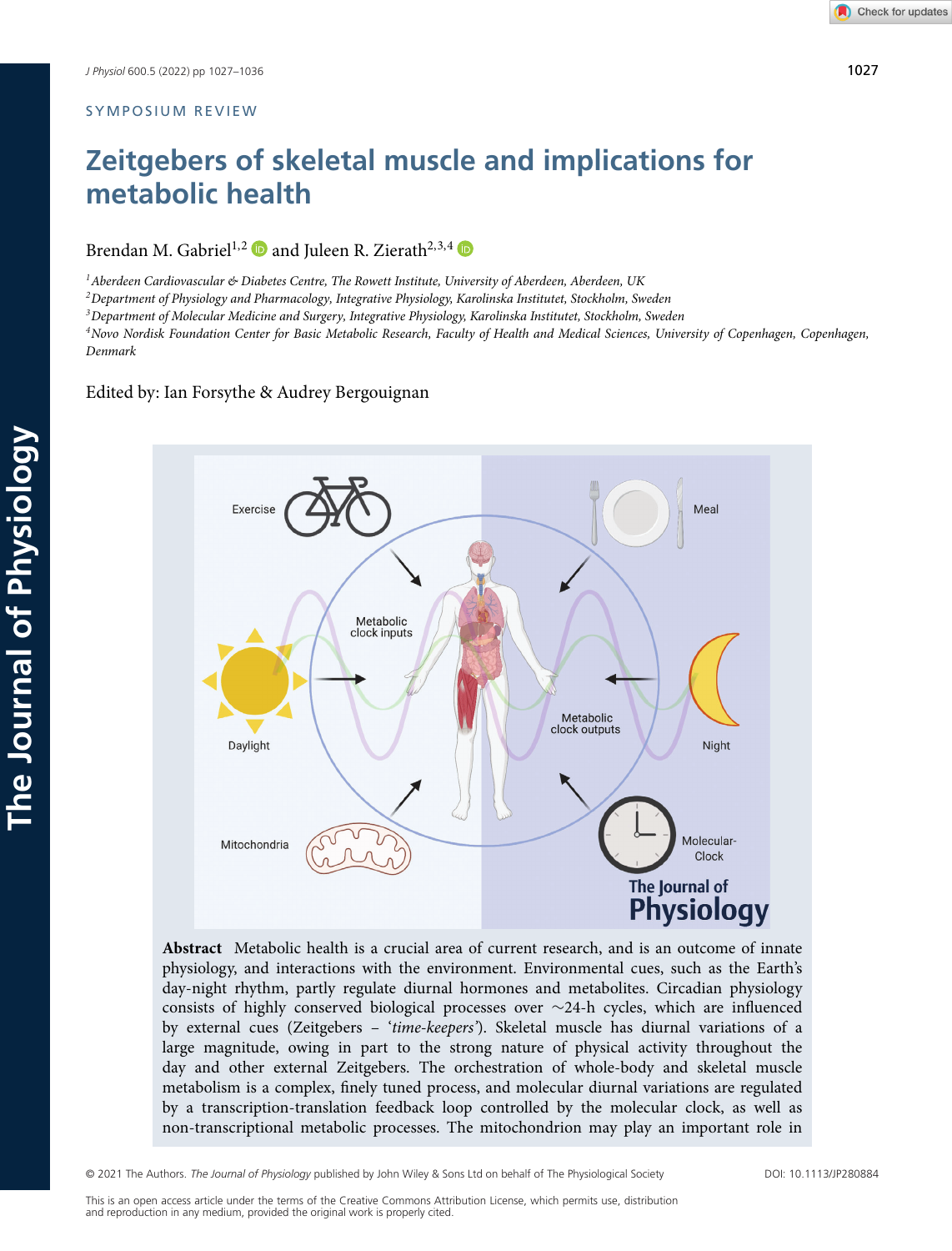regulating diurnal metabolites within skeletal muscle, given its central role in the regulation of  $NAD^{+}/NADH$ ,  $O_2$ , reactive oxygen species and redox metabolism. These molecular pathways display diurnal variation and illustrate the complex orchestration of circadian metabolism in skeletal muscle. Probably the most robust Zeitgeber of skeletal muscle is exercise, which alters glucose metabolism and flux, in addition to a range of other diurnal metabolic pathways. Indeed, performing exercise at different times of the day may alter metabolism and health outcomes in some cohorts. The objective of this Symposium Review is to briefly cover the current literature, and to speculate regarding future areas of research. Thus, we postulate that metabolic health may be optimized by altering the timing of external cues such as diet and exercise.

(Received 25 January 2021; accepted after revision 4 May 2021; first published online 7 May 2021) **Corresponding author** B. M. Gabriel: The Rowett Institute, University of Aberdeen, Ashgrove Rd W, Aberdeen AB25 2ZD, Aberdeen, UK. Email: brendan.gabriel1@abdn.ac.uk; brendan.gabriel@ki.se

**Abstract figure legend** A schematic of the themes covered in this Symposium Review. Illustrated are some of the major Zeitgebers of skeletal muscle and their links to metabolism.

## **The orchestration of diurnal metabolism**

Early organisms may have evolved circadian cellular rhythms in response to selection pressure from the ionising effects of ultra-violet light (Dvornyk *et al*. 2003; Hanawalt, 2015; Negelspach *et al*. 2018). Maintenance of these rhythms in the face of the Earth's day-night cycle is an important evolutionary driver, as circadian rhythms are present in nearly all complex organisms (Andreani *et al*. 2015). At a cellular level, a set of genes with time-keeping abilities is highly conserved across evolutionary biology and has been observed in organisms ranging from prokaryotes to humans (Dvornyk *et al*. 2003). These sets of genes are expressed in nearly all cells of the body and form a cell-autonomous autoregulatory transcription translation feedback loop comprising the transcriptional activators CLOCK and BMAL1 (*ARNTL*), and target genes Period (*PER*), Cryptochrome (*CRY*), and REV-ERBα (*NR1D1*) (Fig. 1) (Panda, 2016).

The suprachiasmatic nucleus (SCN) region of the hypothalamus acts as a central co-ordinator of circadian rhythms, and manipulation of this centre drastically alters metabolic processes within the body (Ding *et al*. 2018). However, peripheral tissues are able to maintain metabolic and circadian rhythms even in the absence of the SCN (Mohawk *et al*. 2012; Koronowski *et al*. 2019). The relationship between the 'core-clock' and metabolism is demonstrated in mouse models with loss-of-function of *Clock* or *Bmal1*, which are prone to obesity and insulin resistance (Dyar *et al*. 2014; Harfmann *et al*. 2016; Schiaffino *et al*. 2016). Additionally, metabolic gene-sets are influenced by these knock-out models, and core-clock genes directly bind to the promoter regions of genes controlling pathways involved in lipid, amino acid and mitochondrial metabolism (Dyar *et al*. 2014, 2018*a*). Tissue and plasma metabolite rhythms are disrupted by loss-of-function of *Clock* or *Bmal1* (Nakahata *et al*. 2009). Extrinsic stimuli that effect circadian rhythms

**Brendan M. Gabriel** is a primary investigator at the University of Aberdeen, and an affiliated researcher at Karolinska Institutet. His research focuses on skeletal muscle and its role in disease pathology, in addition to assessing physical activity as a treatment or preventative intervention in metabolic disease. He is part of the Diabetes UK Innovators in Diabetes (IDia) Programme (2021), and was awarded the European Foundation for the Study of Diabetes (EFSD)/Lilly - Young Investigator Research Award (2020) and a Novo Nordisk Foundation-Fellowship (2020-2024). **Juleen R. Zierath** is Professor of Physiology at Karolinska Institutet and University of Copenhagen. She delivered The Physiological Society's Annual Review Prize Lecture in 2018. As an exercise physiologist, she has a long-standing interest in the health-promoting benefits of physical exercise. The ultimate goal of her work is to identify and validate molecular candidates



to prevent or treat insulin resistance in type 2 diabetes. She is past President of the European Association for the Study of Diabetes. She is a member of the Royal Swedish Academy of Sciences and the Nobel Assembly. She was Chair of the Nobel Committee at Karolinska Institutet between 2013 and 2015 and is currently an adjunct member of this Committee.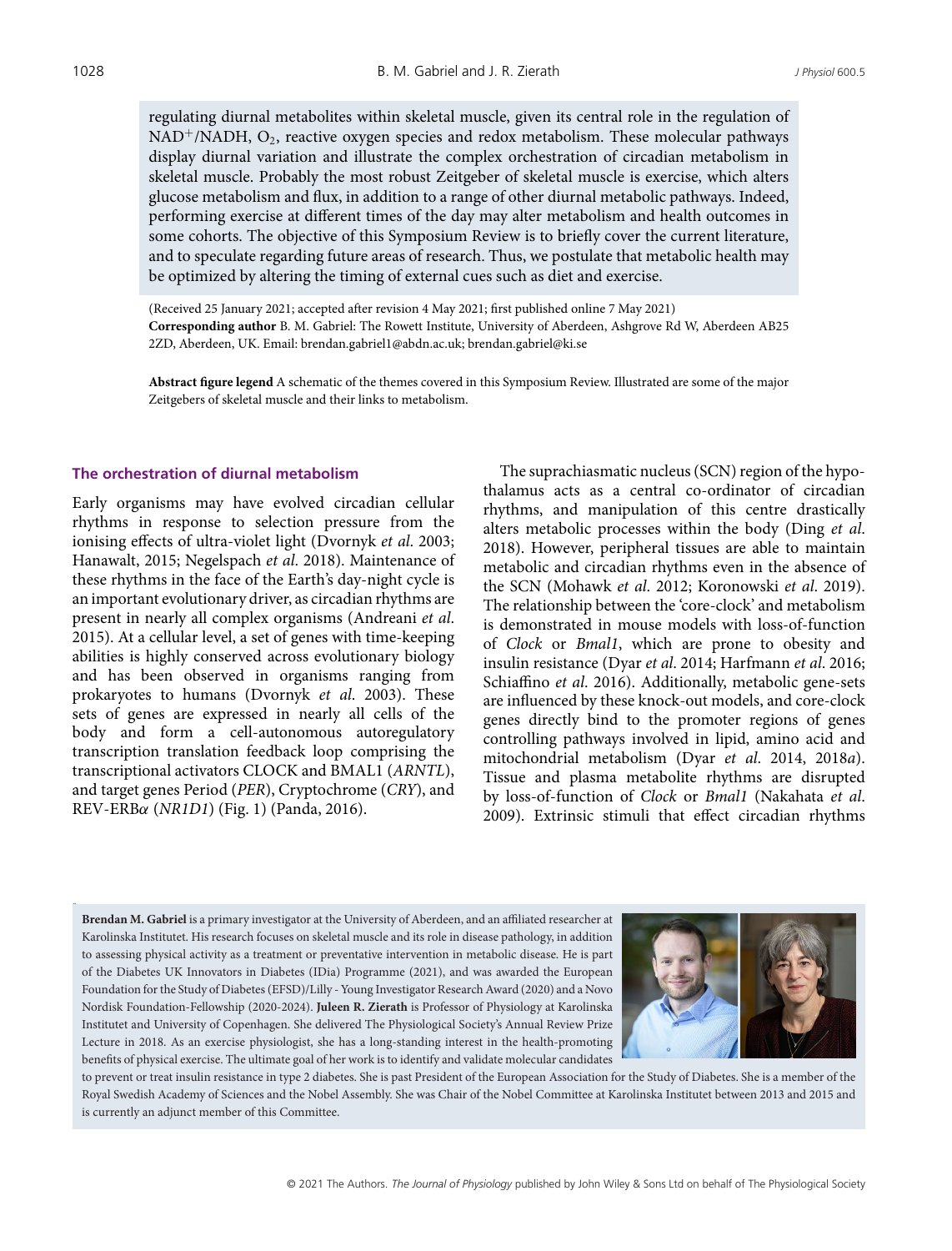(Zeitgebers – 'time-keepers') such as food, light, heat and exercise are also important regulators of metabolic rhythms and can partly replace the time-keeping role of the SCN in some tissues (Manoogian & Panda, 2017). The regulation of metabolism, and metabolites within central and peripheral tissues, may confer an evolutionary advantage to organisms that are able to beneficially harness these rhythms to match diurnal feeding and activity cycles. Conversely, in incidences where these rhythms are dysregulated, there can be serious deleterious consequences for the health of the effected organism (Schiaffino *et al*. 2016; Gabriel & Zierath, 2019). Growing evidence suggests the deleterious consequences of dysregulated circadian rhythms (often induced by shift-work in human studies) may impinge upon metabolic health (Bescos *et al*. 2018; Vetter *et al*. 2018; Ghaben & Scherer, 2019). Poor metabolic health can be broadly defined as the dysregulated ability to process and store metabolites (e.g. impaired glucose tolerance) associated with an increased risk of developing co-morbidities such as type 2 diabetes mellitus (T2D) (McNeely *et al*. 2003; Proper *et al*. 2016; Vetter *et al*. 2018).

For clarity, in this review we define our usage of the terms 'diurnal': i.e. a diurnal cycle is any pattern that recurs every 24 h, not necessarily biological or intrinsic; and 'circadian': i.e. intrinsic, biological processes that recur naturally on a ∼24-h cycle, even in the absence of light fluctuations.

#### **Diurnal metabolite and metabolomics analysis**

Circadian control of metabolic pathways allows cells and tissues to orchestrate the processing and sequestration of pre-, and postprandial metabolites in an exact spatial and temporal manner. Oscillating metabolites can synchronise molecular clocks, alter transcriptional activity, and modify chromatin (O'Neill *et al*. 2008, 2011; Nakahata *et al*. 2009;



#### **Figure 1. A schematic diagram of circadian cellular metabolism**

In the nucleus, a simplified illustration of the cell-autonomous autoregulatory feedback loop comprising transcriptional activators CLOCK and BMAL1 (ARNTL) and target genes Period (PER) and Cryptochrome (CRY) (Panda, 2016; Gabriel & Zierath, 2019). In the cytoplasm, metabolites highly active within mitochondria play a key role in regulating circadian metabolism within skeletal muscle. There is bi-directional signalling between the mitochondria and the metabolism of NAD+/NADH flux within skeletal muscle (White & Schenk, 2012). NAD+/NADH flux oscillates in a circadian manner (Peek *et al*. 2013). Circadian hypoxia and reactive oxygen species (ROS) may be another feedback loop by which metabolism is orchestrated and sensed by circadian processes; this orchestration includes signalling to and from the mitochondria. Circadian redox rhythms appear to be driven by rhythmic glucose metabolism, including glycolysis and the pentose phosphate pathway (Ch *et al*. 2021). Whether bi-directional signalling occurs between circadian glycolytic pathways and diurnal redox metabolism is unclear, but evidence suggests this is likely.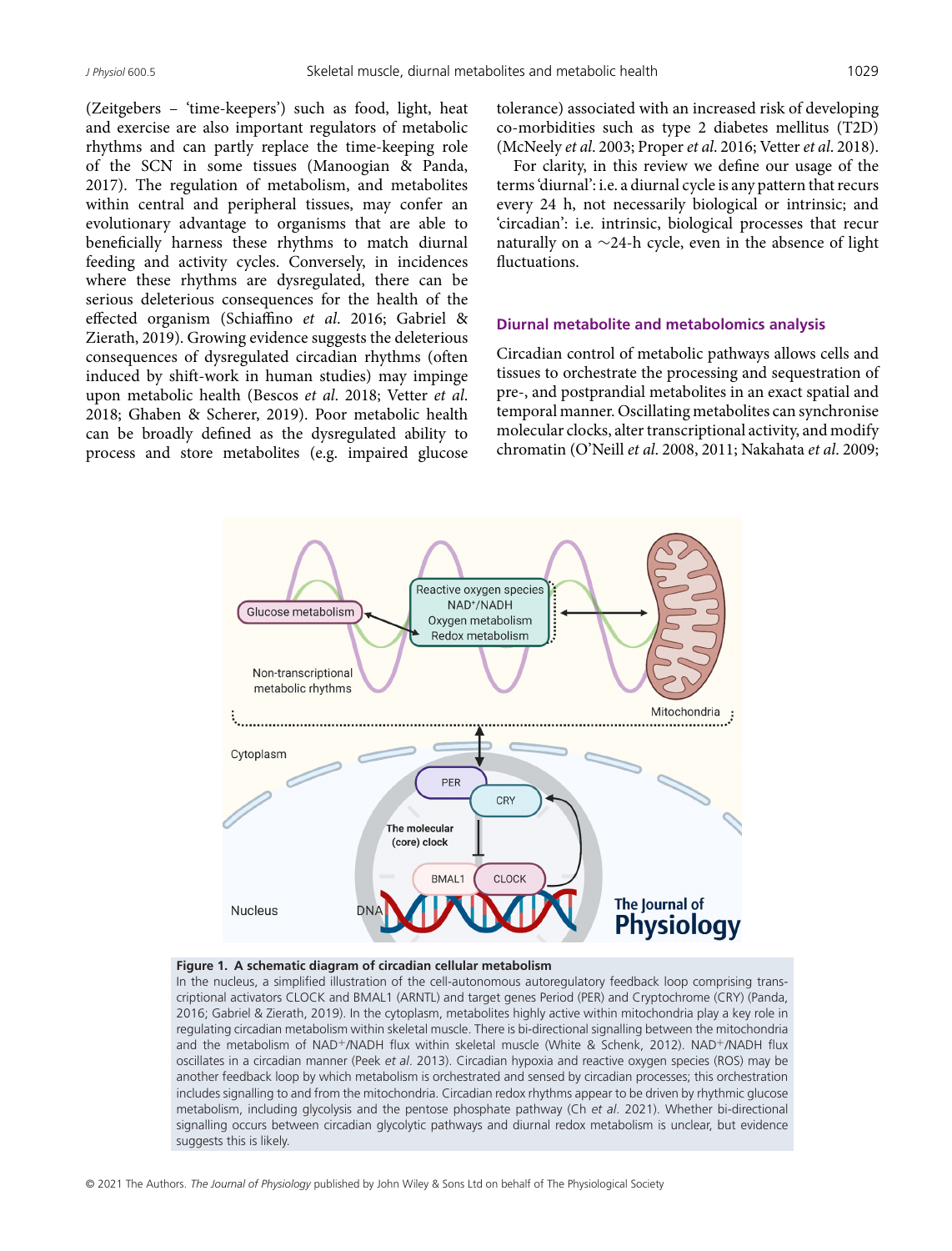Ramsey *et al*. 2009; Peek *et al*. 2013; Aviram *et al*. 2016). In divergent nutritional states throughout the course of a diurnal cycle, metabolic homeostasis is a crucial element in health, and the ability to sense, anticipate, and 'communicate' nutritional and metabolic requirements between tissues is a key element of the orchestration of diurnal metabolism.

Diurnal metabolites have been assessed in a variety of tissues (Dallmann *et al*. 2012; Eckel-Mahan *et al*. 2012; Aviram *et al*. 2016), although only recently has a comprehensive diurnal, metabolic atlas been produced that combines metabolite profiles from eight different tissues under standard diet and high-fat diet conditions (Dyar *et al*. 2018*b*). Applying an integrated systems biology approach, this atlas demonstrates temporal correlations between and within tissues taken from epididymal white adipose tissue, brown adipose tissue, liver, serum, cauda epididymal sperm, the SCN, gastrocnemius skeletal muscle, and the medial prefrontal cortex. However, the nutritional challenge of a 10-week high-fat diet led to a reduction of these temporal correlations, and an alteration of the metabolic signature. This atlas not only provides a comprehensive resource for circadian researchers, but also illustrates the complex orchestration of metabolism between and within a diverse range of tissues. Additionally, these data show that extrinsic factors, such as diet and obesity, can drastically alter these inter-connected systems.

## **Skeletal muscle, a key section of the tissue orchestra**

Skeletal muscle is an important organ in metabolic health (Gabriel & Zierath, 2017), and also plays a vital role in regulating diurnal metabolism and substrate storage and utilisation (Dyar *et al*. 2014; Gabriel & Zierath, 2019). In diurnal transcriptomic studies of primates, skeletal muscle had the highest amount of oscillating transcripts of all tissues measured (Mure *et al*. 2018), indicating a high degree of diurnal metabolic oscillation in this tissue. The importance of skeletal muscle in diurnal and circadian biology is supported by findings in mice, where skeletal muscle-specific loss-of-function models of the core-clock have severely deleterious metabolic outcomes, such as insulin resistance and obesity (Dyar *et al*. 2014; Gabriel & Zierath, 2019). In a clinical-translational study of men with obesity (Lundell *et al*. 2020), skeletal muscle and serum metabolomic and transcriptomic profiling was utilised to assess the circadian effects of time-restricted feeding (TRF) in a randomised cross-over trial. TRF is a robust intervention, with data showing some promising beneficial effects on insulin sensitivity, blood pressure and oxidative stress in men with prediabetes (Sutton *et al*. 2018). TRF increased the amplitude of oscillating muscle transcripts compared to the control arm of the trial, but not serum or skeletal muscle metabolites (Lundell *et al*. 2020). Additionally, TRF induced the rhythmicity of several amino acid transporter genes and metabolites. However, gene expression of the core clock was similar between both arms of the trial. The robust effect of TRF on rhythmic amino acid metabolism in skeletal muscle is important to consider since there is a lack of a corresponding change in clock gene expression. This may lead one to ponder the intracellular conduction of communication between metabolic processes and the core clock in skeletal muscle.

#### **The cellular orchestra: who is the conductor?**

Outside of the transcriptional activity of the nucleus, skeletal muscle, and other tissues, have rhythmic metabolism within, and associated with, a variety of organelles. Probably the most studied, non-nucleic organelle in skeletal muscle is the mitochondrion. Metabolites highly active within mitochondria play a key role in regulating circadian metabolism within skeletal muscle. A large proportion of NAD<sup>+</sup>/NADH flux within skeletal muscle occurs within mitochondria (White & Schenk, 2012), and oscillates in a circadian manner (Peek, 2020). Indeed, this appears to form part of a feedback signal by which the core-clock can sense and regulate internal cellular metabolism, as alterations in the core-clock alter NAD<sup>+</sup> concentrations, mitochondrial acetylation and mitochondrial rhythmic metabolism (Nakahata *et al*. 2009; Ramsey *et al*. 2009; Peek *et al*. 2013). The feedback signal of this loop is illustrated in an experimental study whereby core-clock loss-of-function mice were supplemented with extrinsic  $NAD^{+}$ , which allowed restoration of protein deacetylation and enhanced oxygen consumption (Peek *et al*. 2013). Additionally,  $NAD<sup>+</sup>$  metabolism is closely linked to respiration and oxidative metabolism, and these processes are also circadian in nature (de Goede *et al*. 2018). Mitochondrial respiration is also modulated via hypoxia-inducible factor 1-alpha ( $HIF1\alpha$ ) by the core-clock, and itself forms a feedback loop to modulate the core-clock (Peek *et al*. 2017). Hypoxia and reactive oxygen species (ROS) may be another feedback loop by which metabolism is orchestrated and sensed by circadian processes. In addition to being modulated by intracellular  $O_2$  levels, HIF1 $\alpha$  is regulated by ROS such as hydrogen peroxide and superoxide (Hoppeler *et al.* 2003). Therefore, O<sub>2</sub>/ROS levels appear to be another finely balanced sensing mechanism of metabolic status for circadian processes.

Synthesising mitochondria *de novo* is a relatively resource and energy intensive procedure within a mammalian cell, and therefore it is unsurprising that biomarkers of mitochondrial biogenesis do not display circadian rhythms in skeletal muscle (de Goede *et al*. 2018). In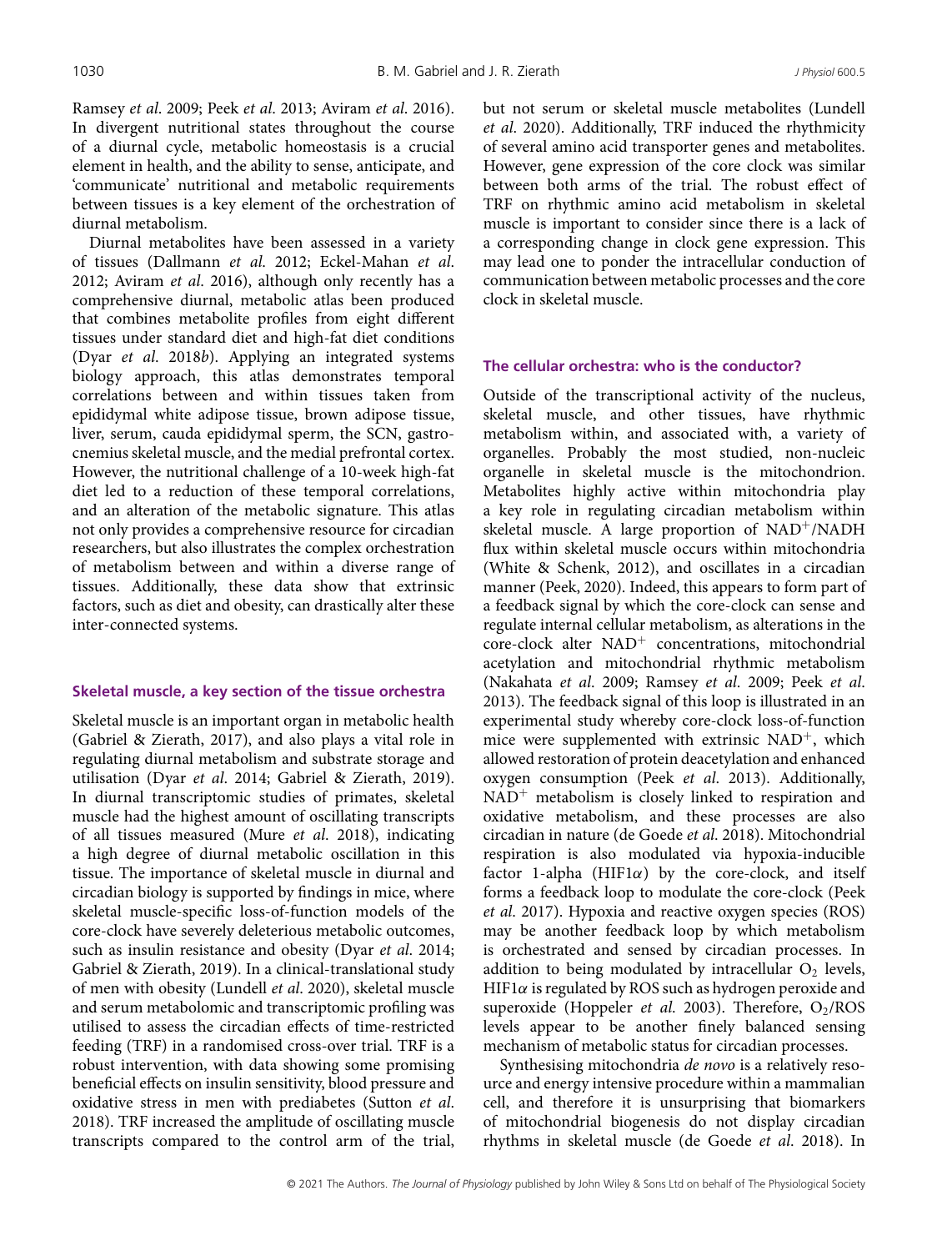addition to post-translational modifications such as acetylation, morphological changes in mitochondrial membranes and associated protein structures may play a role in engendering mitochondria with diurnal metabolism (de Goede *et al*. 2018; Schmitt *et al*. 2018). There is evidence that these important metabolic changes might form part of a feedback loop, possibly mediated by metabolites such as  $NAD^{+}$ ,  $O_2$ , and ROS. In support of this, our group (Lassiter *et al*. 2018), and others (Schmitt *et al*. 2018) have shown that disruption of proteins known to regulate the dynamics of organelle and mitochondrial membranes can alter the expression of core-clock genes. These data demonstrate that the core-clock plays a major role in regulating, and sensing, diurnal mitochondrial metabolism.

Indeed, there are many metabolic signalling pathways that fluctuate over a diurnal cycle and are affected by manipulation of the core-clock. As we have presented here (Fig. 1), several pathways have the features of both clock inputs and outputs. Since we discussed evolutionary pressures earlier in this review, the fundamentals of metabolic time-keeping in some of our ancient ancestors are interesting to consider. Some prokaryote time-keeping can be reconstituted *in vitro* with only the expression products, rather than with transcriptional activity that is normally considered essential in diurnal rhythms (Nakajima *et al*. 2005). Furthermore, a complete inhibition of transcription or even cytosolic translation is not sufficient to inhibit cellular circadian rhythms in eukaryotic cells (O'Neill *et al*. 2011). Additionally, non-transcriptional rhythms in non-nucleated human red blood cells have been described (O'Neill & Reddy, 2011). Peroxiredoxins in these cells undergo ∼24-h redox cycles, persisting in the absence of external cues. These non-transcriptional rhythmic processes appear to be highly conserved across species from unicellular green alga to humans. Peroxiredoxins and cyanobacterial KaiB are part of the thioredoxin-like superfamily which could be remnants of a proto-clock in the last common ancestor of eukaryotes and prokaryotes (O'Neill *et al*. 2011). However, although non-nucleated red blood cells display circadian redox rhythms, this appears to be driven by rhythmic glucose metabolism, including glycolysis and the pentose phosphate pathway (Ch *et al*. 2021). Inhibition of critical enzymes within these metabolic pathways abolished diurnal rhythms of metabolic flux and redox oscillations. Additionally, these metabolic flux rhythms also occur in nucleated cells, and persist when core transcriptional molecular clock activity is absent (Ch *et al*. 2021). Thus, there is some degree of 'metabolic orchestration' in regulating circadian rhythms.

Given the evidence that metabolic pathways are independently capable of maintaining circadian rhythms, clock input and output signals should be considered. Manipulating core-clock genes in a variety of tissues in mouse models has drastic consequences for the orchestration of diurnal metabolism (Bass & Lazar, 2016). Furthermore, there is sufficient evidence that 'input' signals derived from external Zeitgebers play an equally important role in the regulation of diurnal metabolism. One noteworthy example of this is the putative existence of functional light-sensitive signalling pathways in adipose cells (Ondrusova *et al*. 2017). These data suggest that exposure of adipocytes to blue light at physiological levels results in decreased lipid droplet size, increased basal lipolytic rate and alterations in adiponectin and leptin secretion. The notion that UV light at physiological levels may play a role in regulating peripheral tissue is intriguing and adds another potential input signal to circadian regulation of metabolism. However, in terms of skeletal muscle, the most robust Zeitgeber is almost certainly skeletal muscle contraction, i.e. exercise.

# **Influence of exercise on diurnal metabolism**

Exercise is a crucial preventative and therapeutic method of improving whole-body and metabolic health (Gabriel & Zierath, 2017). We have previously reviewed how exercise interacts with circadian rhythm and the skeletal muscle core-clock (Gabriel & Zierath, 2019). The molecular clock can regulate skeletal muscle metabolism, and exercise capacity in mouse models (Jordan *et al*. 2017). Additionally, the core-clock also responds to feedback signals from exercise (Gabriel & Zierath, 2019). Physical activity has long been explored as an extrinsic entraining factor. In 1973, opportunities for spontaneous wheel running were reported to maintain more robust diurnal rhythms of locomotor activity in golden hamsters maintained in constant light compared to hamsters without *ad libitum* access to a running wheel (Aschoff *et al*. 1973). In another study (Edgar & Dement, 1991), 11 of 15 mice studied had free-running sleep-wake and drinking circadian rhythms entrained to scheduled, voluntary exercise. These data provided further evidence that the mammalian circadian time-keeping system derives physiological feedback from spontaneous activity. In humans, scheduled exercise at different times of the day can also alter circadian time-keeping, as evidenced by altered phase of physiological melatonin circadian rhythms (Van Reeth *et al*. 1994; Buxton *et al*. 1997, 2003; Barger *et al*. 2004). A recent study (Youngstedt *et al*. 2019) extended these findings by including a relatively large number of participants, with a diverse range of sex and age (48 adults aged 18−32 years (26 women and 22 men; 65% White) and 53 adults aged 59−75 years (29 women and 22 men; 91% White)). This study elegantly attempted to control for confounding external Zeitgebers, and assessed phase shifts of urinary 6-sulphatoxymelatonin (aMT6s) in response to exercise at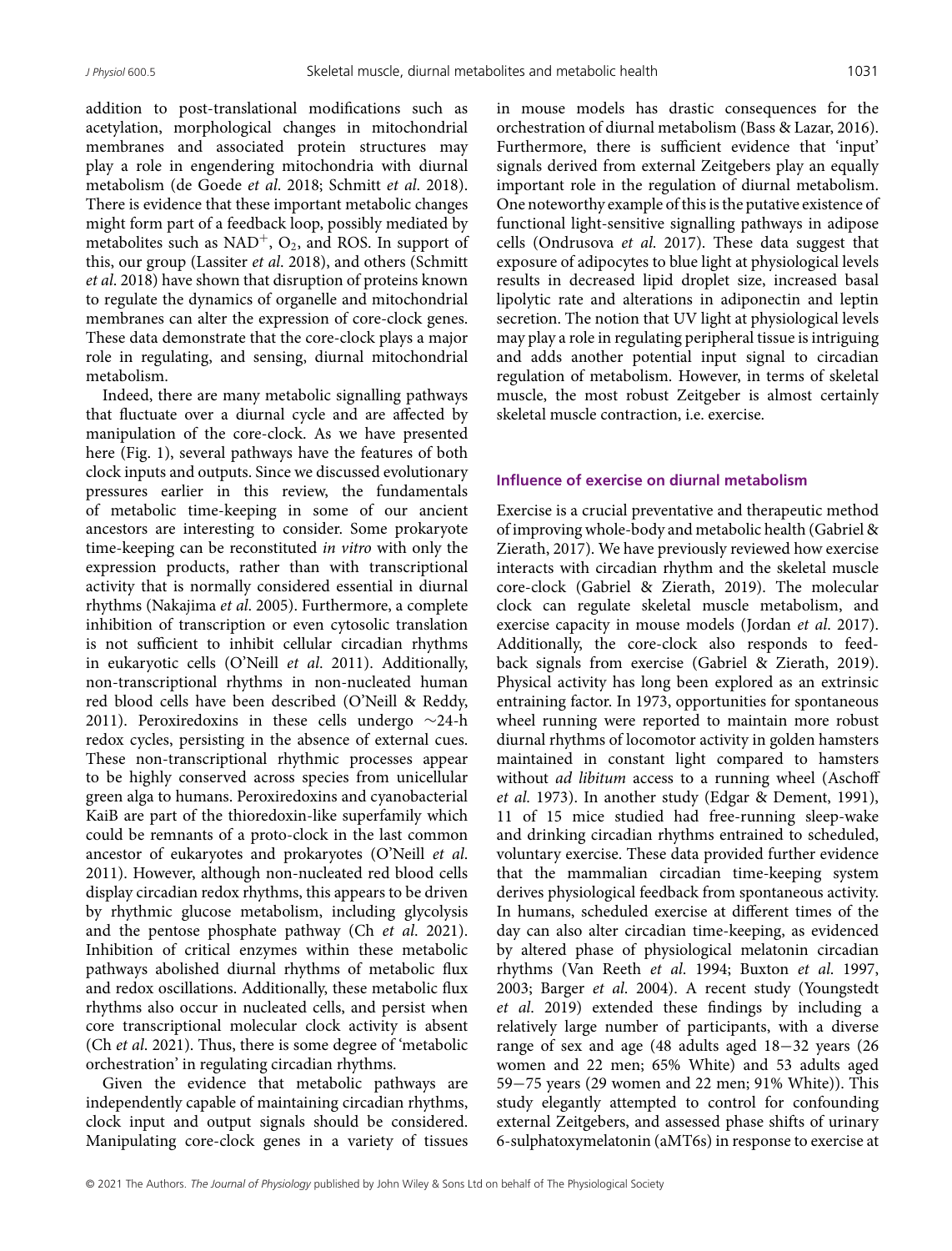different times of day. Interestingly, phase response curves between young and older adults or between women and men did not differ. The most noteworthy finding from this study was that exercise performed in the morning induced a phase advance, whilst evening exercise induced a phase delay. The phase-shifting effect of exercise appears to be consistent with a previous study using a similar protocol with light as the intervention (Kripke *et al*. 2007). Intuitively, these findings appear logical, as the body's physiological rhythms respond to light and/or exercise by inducing a state of alertness/awake-ness and the timing of this state subsequently affects the peak-timing of quiescence/sleepiness.

Well-controlled studies are critical to our understanding of how the external environment interacts with whole-body physiology. One example of extrinsic Zeitgeber cues interacting with metabolic health is the increased risk of developing metabolic disease associated with shift-work (Bescos *et al*. 2018; Vetter *et al*. 2018). Indeed, just 4 days of laboratory simulated shi ft-work reduces insulin sensitivity (Bescos *et al*. 2018), consistent with a real-world setting (Lund *et al*. 2001). Thus, gaining further understanding of the interaction between physical activity and diurnal metabolism is crucial in translating circadian biological research into clinical care and treatment paradigms. Insulin sensitivity is a crucial clinical outcome in T2D, and is highly associated with glycaemic control. Perhaps unsurprisingly, insulin sensitivity and control of glycaemia display diurnal behaviour, with healthy individuals displaying reduced insulin sensitivity and glucose tolerance in the evening compared to the morning (Jarrett & Keen, 1969; Boden *et al*. 1996; Van Cauter *et al*. 1997; Mason *et al*. 2020). Despite the diurnal variation of glycaemic control and insulin sensitivity being demonstrated many decades ago (Jarrett & Keen, 1969), there has been little research assessing diurnal glycaemic regulation, and the interaction with exercise at different times of the day. In order to investigate this, our laboratory performed a study in which 11 men with T2D were recruited to a randomised cross-over trial, and performed high intensity exercise training every other day over a 2-week intervention in either the morning (08.00 h) or afternoon (16.00 h), with a 2-week 'wash-out' period between intervention arms (Savikj *et al*. 2019). The results of this trial (Savikj *et al*. 2019) provided evidence that exercise at different times of the day may regulate diurnal plasma glucose concentrations in opposing directions, compared to non-exercise conditions, i.e. afternoon exercise was more efficacious than morning exercise at improving 24-h glycaemia. This finding appears to be supported by a recent study (Mancilla *et al*. 2021) that retrospectively compared the metabolic health outcomes of morning (08.00–10.00 h) *vs*. afternoon (15.00–18.00 h) exercise in metabolically compromised subjects in a 12-week exercise

program. Indeed, the fold-change of insulin sensitivity, insulin-mediated suppression of adipose tissue lipolysis, fasting plasma glucose levels, exercise performance, and fat mass was beneficially superior in individuals who completed the training study with afternoon exercise, compared to morning exercise (Mancilla *et al*. 2021). It should be noted that the study participants were not randomised to morning or afternoon exercise; instead these times were dependent on the scheduling possibilities and personal preferences. Whether these findings are recapitulated in a randomised trial with healthy subjects under differing experimental conditions or a free-living setting has yet to be determined.

The time at which one performs exercise does not exist in a vacuum, and there are several factors to consider when studying Zeitgebers such as exercise *in vivo*. For example, one must consider the type, intensity and duration of exercise or training intervention that is being assessed. In terms of chronic training, preliminary evidence suggests that habitual exercise training may be associated with a higher rhythmic amplitude of clock-associated gene expression in cultured primary muscle cells (Hansen *et al*. 2016). Furthermore, higher exercise intensity is associated with greater exercise capacity in the afternoon/evening, while this effect appears to be less apparent in lower intensity exercise (Gabriel & Zierath, 2019). If one considers the dual output/input biology of metabolic pathways that are involved in circadian biology, coupled with the fact that higher intensity exercise has larger diurnal fluctuations than lower intensity exercise, it would seem plausible that higher intensity exercise also acts as a more robust Zeitgeber. However, high intensity exercise in this context is often (although not always) performed indoors, while the converse is true of lower intensity exercise bouts. Considering the apparently additive effects of light exposure and physical activity upon circadian biology (Youngstedt *et al*. 2016), the question of which exercise modality is the most robust Zeitgeber is not straightforward.

An example of non-exercise external stimuli that are confounding factors for studies investigating time-of-day exercise effects are meal timings and content (Ruddick-Collins *et al*. 2018). Indeed, the timing of meals in relation to an exercise bout is relevant for some performance and metabolic outcomes. For example, when breakfast is 'skipped' entirely, post-exercise mental fatigue may increase (Veasey *et al*. 2013), while exercise in the morning after breakfast increases glucose flux compared to post-exercise breakfast after an overnight fast (Edinburgh *et al*. 2018). Exercise (i.e. skeletal muscle contraction) may 're-set' skeletal muscle circadian rhythms both *in vitro* (Kemler *et al*. 2020; Small *et al*. 2020) and *in vivo* (Wolff & Esser, 2012; Gabriel & Zierath, 2019; Kemler *et al*. 2020). Although there are a variety of different mechanisms likely to contribute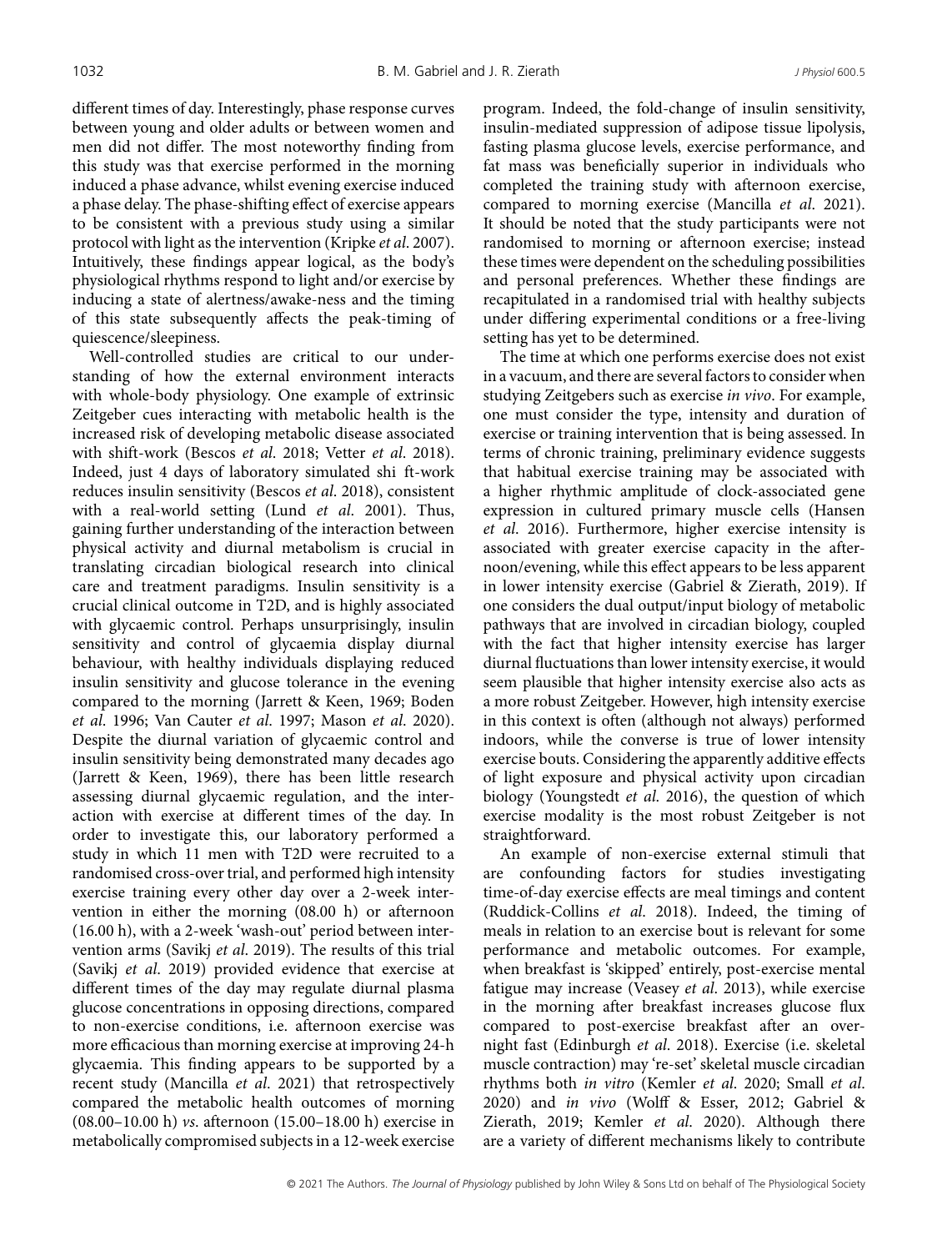to this effect (Gabriel & Zierath, 2019), the 're-setting' of the skeletal muscle clock by contraction *in vitro* (Small *et al*. 2020) was shown to be partly dependent on increased contraction-induced calcium influx, resulting in binding of the phosphorylated form of cAMP response element-binding protein (CREB) to the *Per2* promoter, and a 're-setting' of *Per2* oscillating mRNA expression (Fig. 2). It should be noted that calcium homeostasis after skeletal muscle contraction may be dysregulated in T2D (Eshima *et al*. 2014). Additionally, metformin is widely prescribed for the treatment of T2D and also appears to disrupt mitochondrial membrane integrity via increased mitochondrial uptake of calcium (Loubiere *et al*. 2017). In the aforementioned study (Savikj *et al*. 2019), 9 of 11 subjects were undergoing metformin treatment. Thus, metformin treatment, alongside disease status, may interact with the time of day exercise induced effects on glycaemia (Fig. 2). Furthermore the alteration of glucose metabolism in response to exercise at different times of day (Savikj *et al*. 2019) may also play a role in molecular circadian rhythm regulation, given the role of cellular glucose metabolism in regulating non-transcriptional rhythmic processes (Ch *et al*. 2021). We speculate that within certain metabolic diseases, whereby metabolic pathways that indirectly signal and interact with the skeletal muscle clock are disrupted, the bi-directional communication from clock inputs and outputs is disturbed. Thus, optimising the timing of exercise interventions may be of higher priority in metabolically diseased populations, such as individuals with T2D.

T2D shares some characteristics with the process of ageing (Cartee *et al*. 2016). Research conducted using mouse models provides evidence to suggest that ageing is associated with dysregulated polyamine metabolism alongside an increase in the circadian period, with polyamine metabolism acting as a clock input (Zwighaft *et al*. 2015). Ageing is also associated with dysregulation of calcium metabolism (Weisleder & Ma, 2008), and mitochondrial function (Short *et al*. 2005) in skeletal muscle. Putatively, these ageing-related metabolic disruptions could also result in an elongated circadian period. Therefore, researchers studying the aetiology of ageing should be mindful of known and possible metabolic clock-inputs. Further, therapeutic exercise interventions that target ageing-related phenomena may also benefit from an optimisation of timing.

#### **Summary**

All terrestrial biology interacts in some form with the day-night rhythms of the Earth, and metabolism and metabolic health in humans is no exception. Skeletal muscle is a tissue with a large degree of plasticity and diurnal variations, owing in part to the strong diurnal nature of physical activity and other external Zeitgebers such as meal-timing. The orchestration of whole-body, and skeletal muscle metabolism, is a complex, finely tuned process, which responds strongly to environmental cues. These molecular diurnal variations are regulated by the

#### **Figure 2. A schematic diagram of the speculated interactions between type 2 diabetes and skeletal muscle Zeitgebers**

Contraction increases calcium influx, resulting in binding of the phosphorylated form of cAMP response element-binding protein (CREB) to the *Per2* promoter and a 're-setting' of *Per2* mRNA rhythmic expression (Small *et al*. 2020). Metformin, type 2 diabetes, exercise and ageing can all act to modulate calcium metabolism and mitochondrial function (Short *et al*. 2005; Weisleder & Ma, 2008; Eshima *et al*. 2014; Loubiere *et al*. 2017). Glucose metabolism is altered in response to exercise at different times of day (Savikj *et al*. 2019), and this may also play a role in molecular circadian rhythm regulation, given the role of cellular glucose metabolism in regulating non-transcriptional rhythmic processes (Ch *et al*. 2021). Dashed lines indicate speculated effects, continuous lines represent interactions with more evidence.

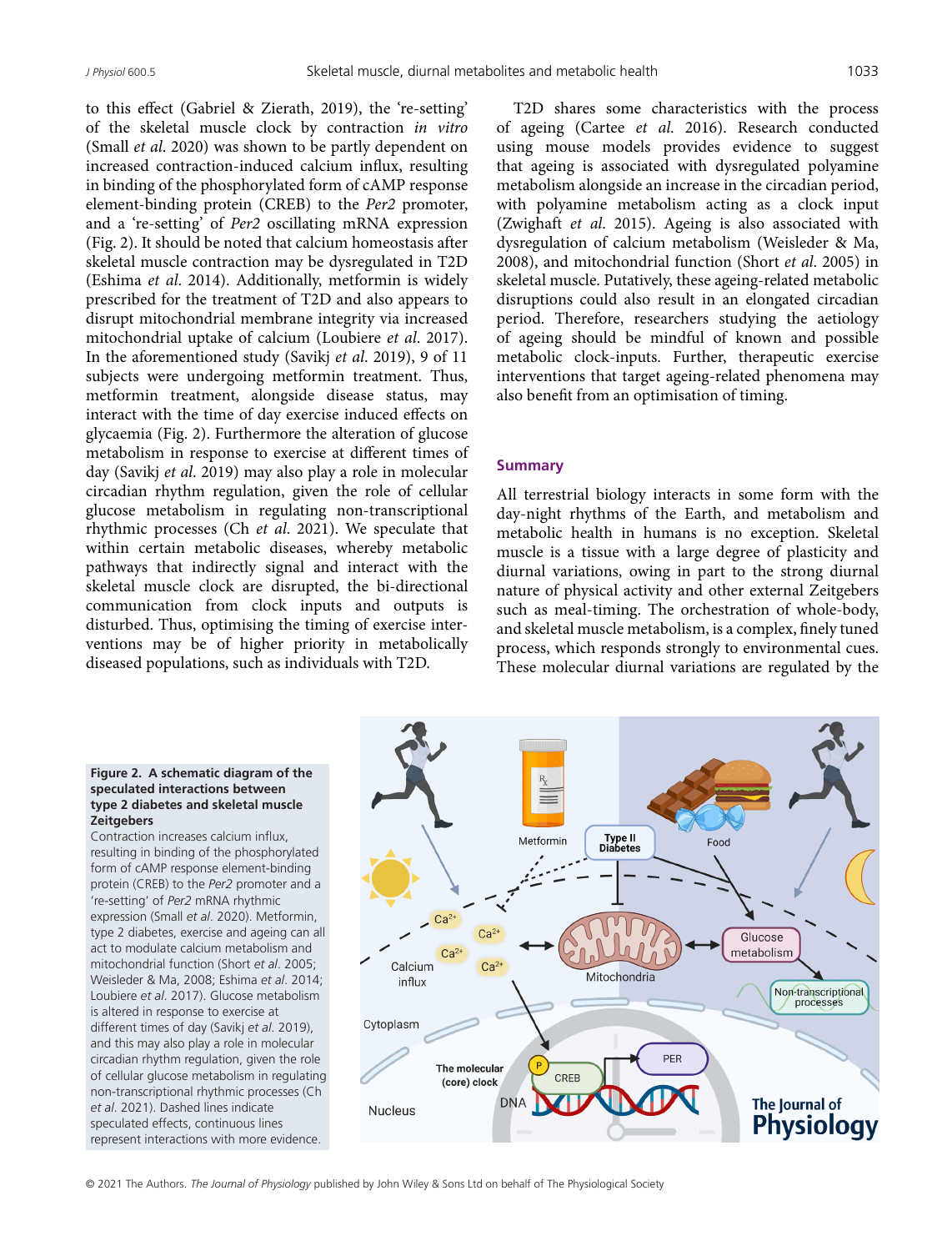molecular clock, but also by non-transcriptional processes such as glucose metabolism. Elucidating the full spectra of metabolic interactions with the physical environment is an emerging area of research in the field of circadian biology. As this question is experimentally resolved, diet and exercise paradigms may also be developed that fine-tune metabolism by improving the timing of these modifiable lifestyle behaviours to optimise health outcomes.

# **References**

- Andreani TS, Itoh TQ, Yildirim E, Hwangbo DS & Allada R (2015). Genetics of circadian rhythms. *Sleep Med Clin* **10**, 413–421.
- Aschoff J, Figala J & Pöppel E (1973). Circadian rhythms of locomotor acitivity in the golden hamster (Mesocricetus auratus) measured with two different techniques. *J Comp Physiol Psychol* **85**, 20–28.
- Aviram R, Manella G, Kopelman N, Neufeld-Cohen A, Zwighaft Z, Elimelech M, Adamovich Y, Golik M, Wang C, Han X & Asher G (2016). Lipidomics analyses reveal temporal and spatial lipid organization and uncover daily oscillations in intracellular organelles. *Mol Cell* **62**, 636–648.
- Barger LK, Wright KPJ, Hughes RJ & Czeisler CA (2004). Daily exercise facilitates phase delays of circadian melatonin rhythm in very dim light. *Am J Physiol Regul Integr Comp Physiol* **286**, R1077–R1084.
- Bass J & Lazar MA (2016). Circadian time signatures of fitness and disease. *Science* **354**, 994–999.
- Bescos R, Boden MJ, Jackson ML, Trewin AJ, Marin EC, Levinger I, Garnham A, Hiam DS, Falcao-Tebas F, Conte F, Owens JA, Kennaway DJ & McConell GK (2018). Four days of simulated shift work reduces insulin sensitivity in humans. *Acta Physiol* **223**, e13039.
- Boden G, Chen X & Urbain JL (1996). Evidence for a circadian rhythm of insulin sensitivity in patients with NIDDM caused by cyclic changes in hepatic glucose production. *Diabetes* **45**, 1044 LP–1050.
- Buxton OM, Frank SA, L'Hermite-Balériaux M, Leproult R, Turek FW & Van Cauter E (1997). Roles of intensity and duration of nocturnal exercise in causing phase delays of human circadian rhythms. *Am J Physiol Endocrinol Metab* **273**, E536–E542.
- Buxton OM, Lee CW, L'Hermite-Baleriaux M, Turek FW & Van Cauter E (2003). Exercise elicits phase shifts and acute alterations of melatonin that vary with circadian phase. *Am J Physiol Regul Integr Comp Physiol* **284**, R714–R724.
- Cartee GD, Hepple RT, Bamman MM & Zierath JR (2016). Exercise promotes healthy aging of skeletal muscle. *Cell Metab* **23**, 1034–1047.
- Ch R, Rey G, Ray S, Jha PK, Driscoll PC, Dos Santos MS, Malik DM, Lach R, Weljie AM, MacRae JI, Valekunja UK & Reddy AB (2021). Rhythmic glucose metabolism regulates the redox circadian clockwork in human red blood cells. *Nat Commun* **12**, 377.
- Dallmann R, Viola AU, Tarokh L, Cajochen C & Brown SA (2012). The human circadian metabolome. *Proc Natl Acad Sci U S A* **109**, 2625–2629.
- Ding G, Gong Y, Eckel-Mahan KL & Sun Z (2018). Central circadian clock regulates energy metabolism. *Adv Exp Med Biol* **1090**, 79–103.
- Dvornyk V, Vinogradova O & Nevo E (2003). Origin and evolution of circadian clock genes in prokaryotes. *Proc Natl Acad Sci U S A* **100**, 2495–2500.
- Dyar KA, Ciciliot S, Wright LE, Biensø RS, Tagliazucchi GM, Patel VR, Forcato M, Paz MIP, Gudiksen A, Solagna F, Albiero M, Moretti I, Eckel-Mahan KL, Baldi P, Sassone-Corsi P, Rizzuto R, Bicciato S, Pilegaard H, Blaauw B & Schiaffino S (2014). Muscle insulin sensitivity and glucose metabolism are controlled by the intrinsic muscle clock. *Mol Metab* **3**, 29–41.
- Dyar KA, Hubert MJ, Mir AA, Ciciliot S, Lutter D, Greulich F, Quagliarini F, Kleinert M, Fischer K, Eichmann TO, Wright LE, Paz MIP, Casarin A, Pertegato V, Romanello V, Albiero M, Mazzucco S, Rizzuto R, Salviati L, Biolo G, Blaauw B, Schiaffino S & Uhlenhaut NH (2018*a*). Transcriptional programming of lipid and amino acid metabolism by the skeletal muscle circadian clock. *PLoS Biol* **16**, e2005886.
- Dyar KA, Lutter D, Artati A, Ceglia NJ, Liu Y, Armenta D, Jastroch M, Schneider S, Mateo S, Cervantes M, Abbondante S, Tognini P, Orozco-Solis R, Kinouchi K, Wang C, Swerdloff R, Nadeef S, Masri S, Magistretti P, Orlando V, Borrelli E, Uhlenhaut NH, Baldi P, Adamski J, Tschöp MH, Eckel-Mahan K & Sassone-Corsi P (2018*b*). Atlas of circadian metabolism reveals system-wide coordination and communication between clocks. *Cell* **174**, 1571–1585.e11.
- Eckel-Mahan KL, Patel VR, Mohney RP, Vignola KS, Baldi P & Sassone-Corsi P (2012). Coordination of the transcriptome and metabolome by the circadian clock. *Proc Natl Acad Sci U S A* **109**, 5541–5546.
- Edgar DM & Dement WC (1991). Regularly scheduled voluntary exercise synchronizes the mouse circadian clock. *Am J Physiol Regul Integr Comp Physiol* **261**, R928–R33.
- Edinburgh RM, Hengist A, Smith HA, Travers RL, Koumanov F, Betts JA, Thompson D, Walhin JP, Wallis GA, Hamilton DL, Stevenson EJ, Tipton KD & Gonzalez JT (2018). Preexercise breakfast ingestion versus extended overnight fasting increases postprandial glucose flux after exercise in healthy men. *Am J Physiol Endocrinol Metab* **315**, E1062–E1074.
- Eshima H, Poole DC & Kano Y (2014). In vivo calcium regulation in diabetic skeletal muscle. *Cell Calcium* **56**, 381–389.
- Gabriel BM & Zierath JR (2017). The limits of exercise physiology: from performance to health. *Cell Metab* **25**, 1000–1011.
- Gabriel BM & Zierath JR (2019). Circadian rhythms and exercise — re-setting the clock in metabolic disease. *Nat Rev Endocrinol* **15**, 197–206.
- Ghaben AL & Scherer PE (2019). Adipogenesis and metabolic health. *Nat Rev Mol Cell Biol* **20**, 242–258.
- de Goede P, Wefers J, Brombacher EC, Schrauwen P & Kalsbeek A (2018). Circadian rhythms in mitochondrial respiration. *J Mol Endocrinol* **60**, R115–R130.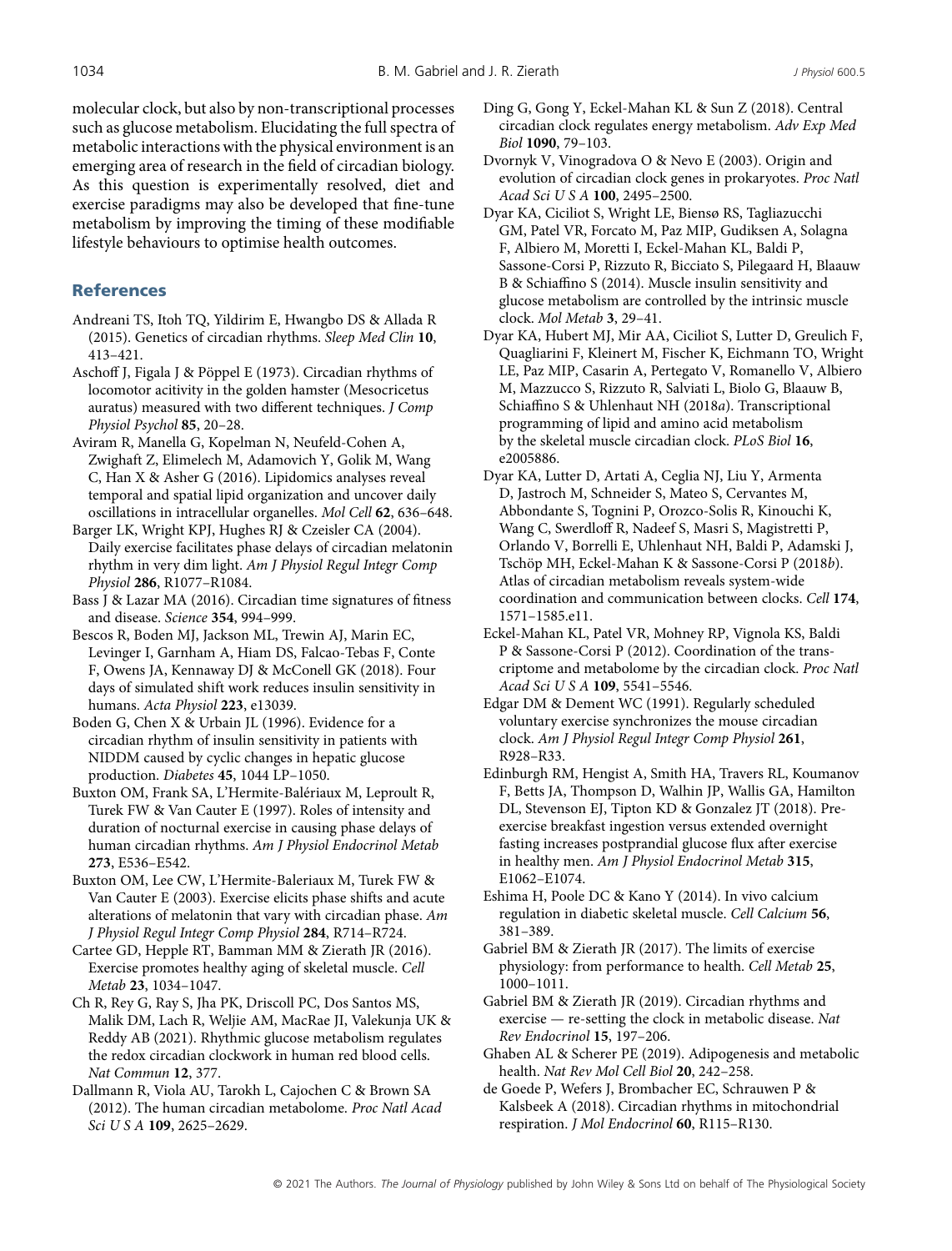Hanawalt PC (2015). Historical perspective on the DNA damage response. *DNA Repair* **36**, 2–7.

Hansen J, Timmers S, Moonen-Kornips E, Duez H, Staels B, Hesselink MK & Schrauwen P (2016). Synchronized human skeletal myotubes of lean, obese and type 2 diabetic patients maintain circadian oscillation of clock genes. *Sci Rep* **6**, 35047.

Harfmann BD, Schroder EA, Kachman MT, Hodge BA, Zhang X & Esser KA (2016). Muscle-specific loss of Bmal1 leads to disrupted tissue glucose metabolism and systemic glucose homeostasis. *Skelet Muscle* **6**, 12.

Hoppeler H, Vogt M, Weibel ER & Flück M (2003). Response of skeletal muscle mitochondria to hypoxia. *Exp Physiol* **88**, 109–119.

Jarrett RJ & Keen H (1969). Diurnal variation of oral glucose tolerance: a possible pointer to the evolution of diabetes mellitus. *Br Med J* **2**, 341–344.

Jordan SD, Kriebs A, Vaughan M, Duglan D, Fan W, Henriksson E, Huber AL, Papp SJ, Nguyen M, Afetian M, Downes M, Yu RT, Kralli A, Evans RM & Lamia KA (2017). CRY1/2 selectively repress PPARdelta and limit exercise capacity. *Cell Metab* **26**, 243–255.e6.

Kemler D, Wolff CA & Esser KA (2020). Time-of-day dependent effects of contractile activity on the phase of the skeletal muscle clock. *J Physiol* **598**, 3631–3644.

Koronowski KB, Kinouchi K, Welz PS, Smith JG, Zinna VM, Shi J, Samad M, Chen S, Magnan CN, Kinchen JM, Li W, Baldi P, Benitah SA & Sassone-Corsi P (2019). Defining the independence of the liver circadian clock. *Cell* **177**, 1448–1462.e14.

Kripke DF, Elliott JA, Youngstedt SD & Rex KM (2007). Circadian phase response curves to light in older and young women and men. *J Circadian Rhythms* **5**, 4.

Lassiter DG, Sjögren RJO, Gabriel BM, Krook A & Zierath JR (2018). AMPK activation negatively regulates GDAP1, which influences metabolic processes and circadian gene expression in skeletal muscle. *Mol Metab* **16**, 12–23.

Loubiere C, Clavel S, Gilleron J, Harisseh R, Fauconnier J, Ben-Sahra I, Kaminski L, Laurent K, Herkenne S, Lacas-Gervais S, Ambrosetti D, Alcor D, Rocchi S, Cormont M, Michiels J-F, Mari B, Mazure NM, Scorrano L, Lacampagne A, Gharib A, Tanti J-F & Bost F (2017). The energy disruptor metformin targets mitochondrial integrity via modification of calcium flux in cancer cells. *Sci Rep* **7**, 5040.

Lund J, Arendt J, Hampton SM, English J & Morgan LM (2001). Postprandial hormone and metabolic responses amongst shift workers in Antarctica. *J Endocrinol* **171**, 557–564.

Lundell LS, Parr EB, Devlin BL, Ingerslev LR, Altıntaş A, Sato S, Sassone-Corsi P, Barrès R, Zierath JR & Hawley JA (2020). Time-restricted feeding alters lipid and amino acid metabolite rhythmicity without perturbing clock gene expression. *Nat Commun* **11**, 1–11.

Mancilla R, Brouwers B, Schrauwen-Hinderling VB, Hesselink MKC, Hoeks J & Schrauwen P (2021). Exercise training elicits superior metabolic effects when performed in the afternoon compared to morning in metabolically compromised humans. *Physiol Rep* **8**, e14669.

Mason IC, Qian J, Adler GK & Scheer F (2020). Impact of circadian disruption on glucose metabolism: implications for type 2 diabetes. *Diabetologia* **63**, 462–472.

McNeely MJ, Boyko EJ, Leonetti DL, Kahn SE & Fujimoto WY (2003). Comparison of a clinical model, the oral glucose tolerance test, and fasting glucose for prediction of type 2 diabetes risk in Japanese Americans. *Diabetes Care* **26**, 758–763.

Mohawk JA, Green CB & Takahashi JS (2012). Central and peripheral circadian clocks in mammals. *Annu Rev Neurosci* **35**, 445–462.

Mure LS, Le HD, Benegiamo G, Chang MW, Rios L, Jillani N, Ngotho M, Kariuki T, Dkhissi-Benyahya O, Cooper HM & Panda S (2018). Diurnal transcriptome atlas of a primate across major neural and peripheral tissues. *Science* **359**, eaao0318.

Nakahata Y, Sahar S, Astarita G, Kaluzova M & Sassone-Corsi P (2009). Circadian control of the NAD<sup>+</sup> salvage pathway by CLOCK-SIRT1. *Science* **324**, 654–657.

Nakajima M, Imai K, Ito H, Nishiwaki T, Murayama Y, Iwasaki H, Oyama T & Kondo T (2005). Reconstitution of circadian oscillation of cyanobacterial KaiC phosphorylation in vitro. *Science* **308**, 414–415.

Negelspach DC, Kaladchibachi S & Fernandez F (2018). The circadian activity rhythm is reset by nanowatt pulses of ultraviolet light. *Proc R Soc B Biol Sci* **285**, 20181288.

O'Neill JS, Van Ooijen G, Dixon LE, Troein C, Corellou F, Bouget FY, Reddy AB & Millar AJ (2011). Circadian rhythms persist without transcription in a eukaryote. *Nature* **469**, 554–558.

O'Neill JS & Reddy AB (2011). Circadian clocks in human red blood cells. *Nature* **469**, 498-503.

O'Neill JS, Maywood ES, Chesham JE, Takahashi JS & Hastings MH (2008). cAMP-dependent signaling as a core component of the mammalian circadian pacemaker. *Science* **320**, 949–953.

Ondrusova K, Fatehi M, Barr A, Czarnecka Z, Long W, Suzuki K, Campbell S, Philippaert K, Hubert M, Tredget E, Kwan P, Touret N, Wabitsch M, Lee KY & Light PE (2017). Subcutaneous white adipocytes express a light sensitive signaling pathway mediated via a melanopsin/TRPC channel axis. *Sci Rep* **7**, 1–9.

Panda S (2016). Circadian physiology of metabolism. *Science* **354**, 1008–1015.

Peek CB (2020). Metabolic implications of circadian–HIF crosstalk. *Trends Endocrinol Metab* **31**, 459–468.

Peek CB, Affinati AH, Ramsey KM, Kuo HY, Yu W, Sena LA, Ilkayeva O, Marcheva B, Kobayashi Y, Omura C, Levine DC, Bacsik DJ, Gius D, Newgard CB, Goetzman E, Chandel NS, Denu JM, Mrksich M & Bass J (2013). Circadian clock NAD<sup>+</sup> cycle drives mitochondrial oxidative metabolism in mice. *Science* **342**, 1243417.

Peek CB, Levine DC, Cedernaes J, Taguchi A, Kobayashi Y, Tsai SJ, Bonar NA, McNulty MR, Ramsey KM & Bass J (2017). Circadian clock interaction with HIF1alpha mediates oxygenic metabolism and anaerobic glycolysis in skeletal muscle. *Cell Metab* **25**, 86–92.

© 2021 The Authors. *The Journal of Physiology* published by John Wiley & Sons Ltd on behalf of The Physiological Society